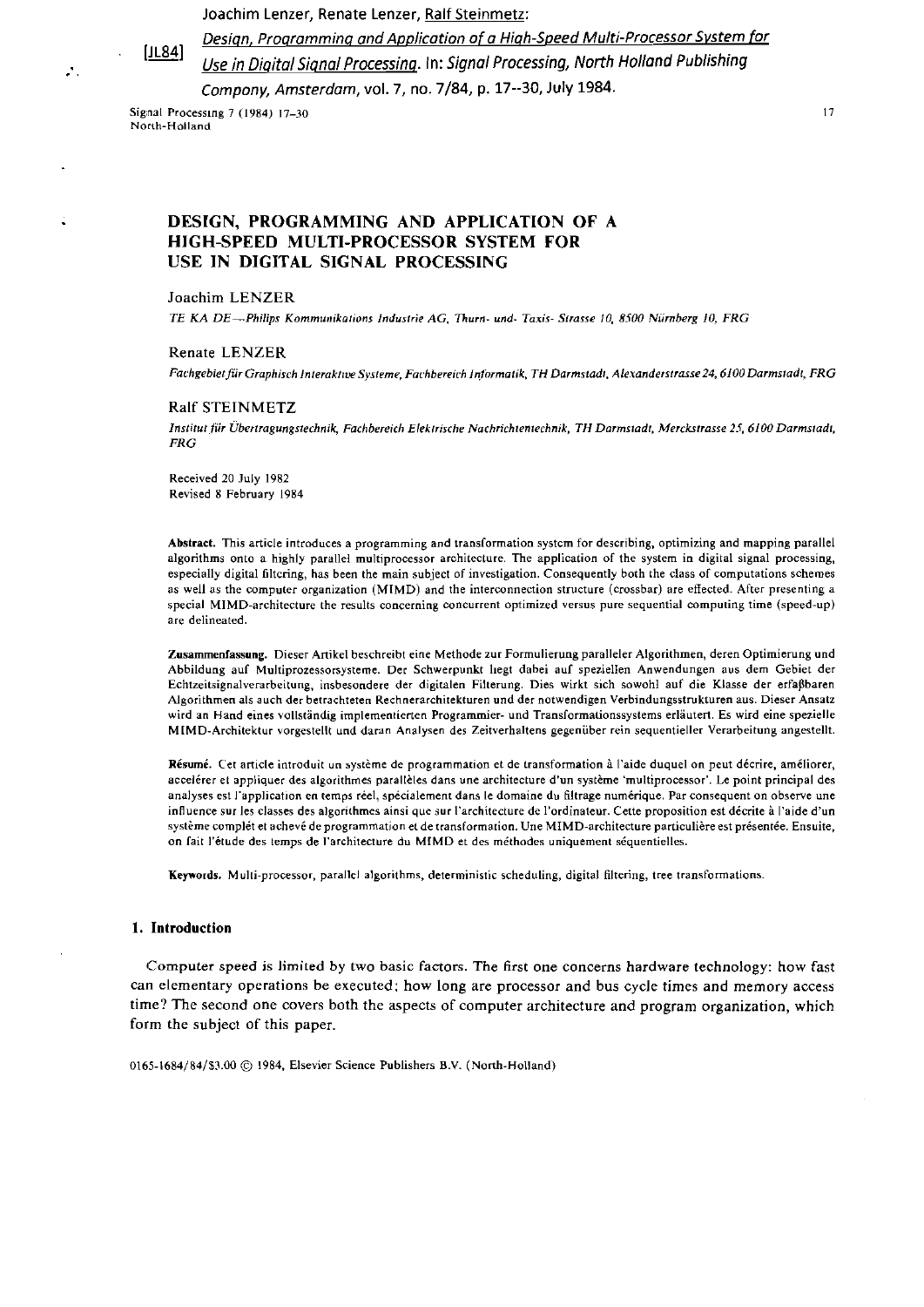### J. Lenzer et al. / High-speed multi-processor system

÷.

The demand for high computation speed and data throughput in real-time processing requires concepts, dissenting the von-Neumann principle [2, 6, 8, 13], in which a single CPU operates serially on data items that it fetches from and restores to memory via the bottleneck "bus".

Fortunately the advances in VLSl technology have resulted in low cost computing capabilities, which make feasible large-scale Systems, including a lot of processing elements PE's, large memory modules and complex interconnection networks.

#### *7'he design* of *a parallel compuration scheme*

However, parallel processing as the most powerful architectural concept to reduce computation time [3] raises more sophisticated questions to a designer than a sequential approach does.

# *Sequential approach*

- SI: Design of the sequential algorithm
- S2: Translation into machine language
- S3: Tuning of the algorithm by realizing time consuming functions by firmware or hardware

# *Parallel approach*

- PI.1: Design of the parallel algorithm
- P1.2: Design of the corresponding parallel architecture
- P2: Scheduling of the basic algorithmic components and determining the number of necessary processing elements
- P3: Translation into machine language

# $Ad$  PLI

Each parallel algorithm (PA) consists of a set of basic components called "Task-Set" T. Between each pair  $r(i)$ ,  $r(j)$  of elements of T a precedence relation  $PR(i, j)$  has to be defined.

 $PR(i, j) = "('': t(i) has to be finished before t(j) will be started$ 

 $PR(i, j) = \text{``})\text{''}: i(j)$  has to be finished before  $t(i)$  will be started

 $PR(i, j) = \sqrt[i]{r}$ :  $t(i)$  and  $t(j)$  can be executed simultaneously

So the design of a PA is equivalent to the definition of the tasks  $t(i)$ , their data interfaces to other tasks, their semantical behaviour as well as the set of precedence relations.

# Ad P1.2

Close to the PA the machine architecture has to be defined. The tasks correspond to the PE's, which have to be connected by some form of interconnection network [I] in order to exchange data or messages. The number of data paths between the PE's and as a consequence the organization of the interconnection network itself depends on the PA, which has to be computed.

### $AdP2$

After the definition of both the computation scheme and the machine architecture the scheduling of the tasks to the PE's has to be done. The problem is to find an optimal schedule, i.e. a schedule with Signal Processing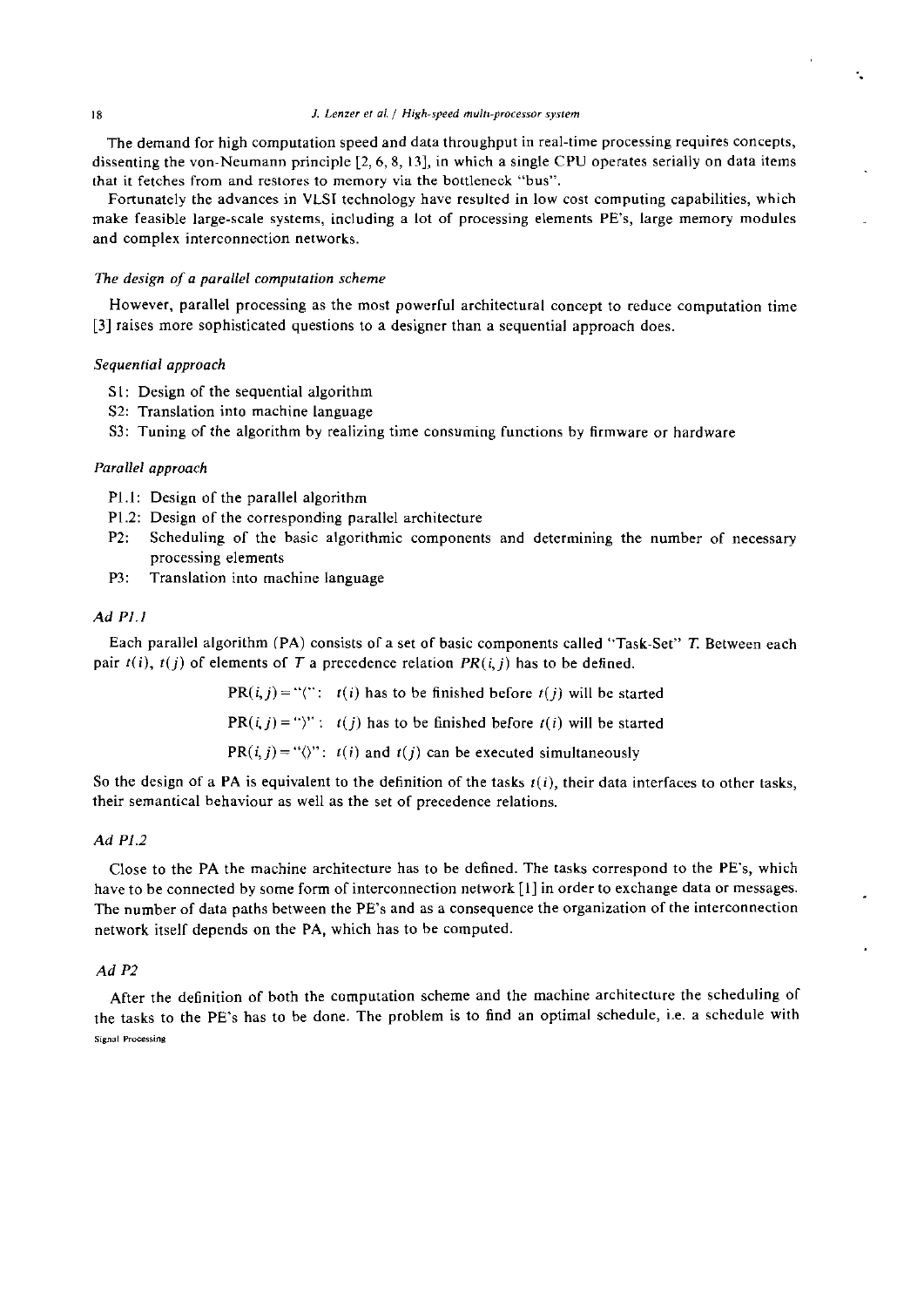minimal computation time and minimal number of PE's and additional hardware resources. However, most of the optimal scheduling algorithms are NP-complete. even for very strong simplifications of both the computation scheme and the machine architecture [5].

# **Statement of the problem**

It is evident that solving all the problems, which have been mentioned so far depends on the question: Which kind of computation schemes do we want to analyse? This question requires investigations on program analysis, including data and control abstraction mechanisms in program specification. Since this is not the intended subject of this publication, the result will be given without detailed justification: all compiitation schemes which can be scheduled deterministically [5, 141. **A** formal definition **as** well as implications of this assumption will be given later on. For this class of computation schemes the above mentioned design steps (PI-P3) will be investigated in detail in this article leading to a programming and transformation system for a special multi-processor architecture to be used in digital signal processing, especially digital filtering.

# **2.** Deseriptinn **of parallel algnrithms**

Most ofthe problcms in digital signal processing-as digital filtering, DFT, eigenvalue problems, vector operations etc.-can be expressed by sequences of arithmetic expressions [4] and simple assignments. Constructions for describing the data dependent control flow of programs—as IF-THEN-ELSE, WHILE, REPEAT. FOR. CASE etc—used in high level von-Neumann styled languages are not allowed due to the assumption of deterministic scheduling. The reason for this will become clearer in Section 4.

Abstraction mechanisms for composition of data--ARRAY, RECORD, POINTER, ENUMERATION TYPES, etc—and consequently sophisticated access paths to data items are avoided due to a more simple language implementation.

#### Input-output relation

Each program maps input objects I to output objects O by means of a function T (Fig. 1):

$$
O=T(I),
$$



with  $O = (o_1, o_2, \ldots, o_n)$  and  $I = (i_1, i_2, \ldots, i_n)$ . Two rules can be applied, combining existing functions to form new ones:

$$
O = T(I_1, I_2) \tag{1}
$$

$$
O = T_2(T_1(I)),
$$
 (2)

(resp. Fig. 2, Fig. **3).** To define a functional form in a linear notation the Deterministic Computing Scheme Language DCSL [15] has been defined and implemented, by which the syntactic interface of a function **Ynl. 7. Nu.** I. **Siplrmhir IVM**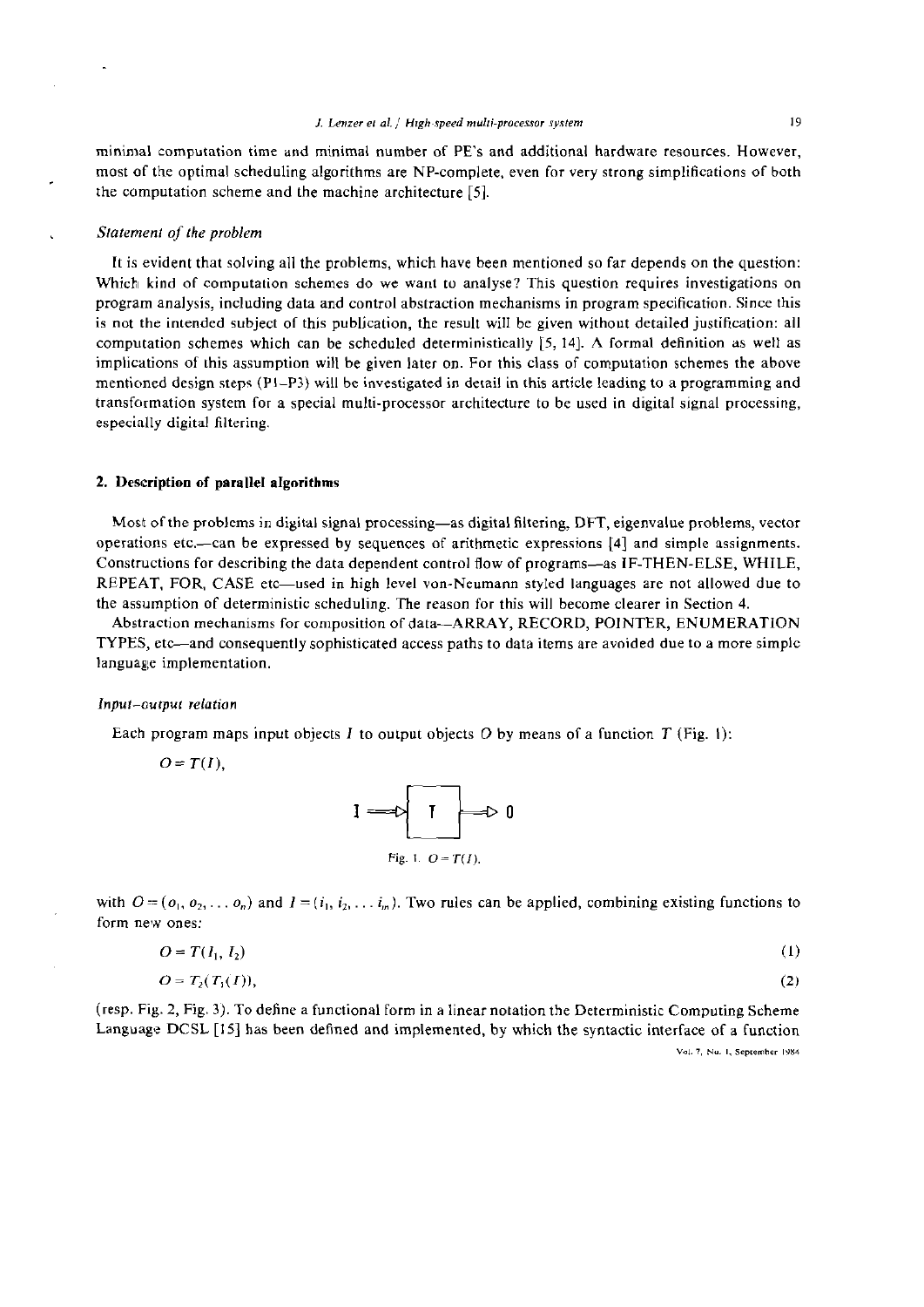

 $T$  is written as:

FUNCTION T **INPUT**  $i_1, i_2, \ldots i_m$ OUTPUT  $o_1, o_2, \ldots o_n$ .... Definition of the relation END T;

# History sensitivity

Up to now, however, it is not possible to define input-output relations, which are history sensitive as illustrated in Fig. 4. This means that an output vector  $O$  depends on both an input vector  $I$  and a state vector S, which describes the history of computation.

$$
O = F(I, S), \qquad S = G(I, S).
$$

In DCSL this is written

MODULE M INPUT  $i_1, i_2, \ldots, i_m$ OUTPUT  $o_1, o_2, \ldots, o_n$ **STATE**  $s_1, s_2, ..., s_l = G(I, S)$  $O-F(I, S)$  $END M;$ Signal Processing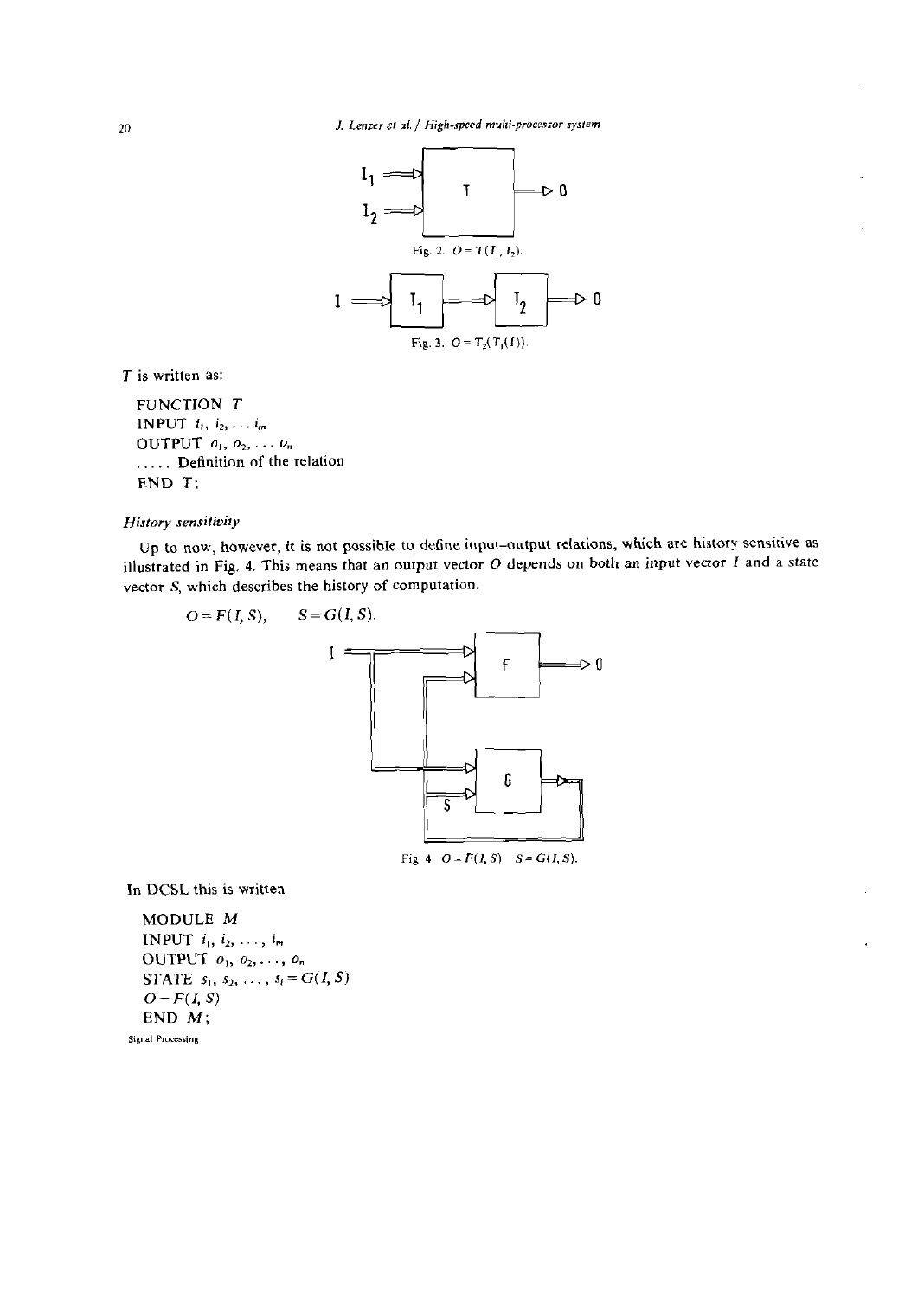The functions  $F$  and  $G$  are of the form defined above. Each computation scheme which can be described by these rules will be called a deterministic computation scheme DCS.

#### Arithmetic expressions

The functional behaviour is defined by arithmetic expressions. An arithmetic expression is any well formed string composed by operators  $(+, -, *, /)$ , left and right parenthesis and data objects, which are constants, input- or state-variables.

To include more powerful instructions of the processor system for the description of input-output relations, the user is allowed to define machine dependent operators with the same syntactic interface as functions. A typical example is a butterfly operator, which could be realized beyond the architectural level by hardware or firmware. Thus the semantical meaning of such a hardware operator, i.e. the input-output relation, is not relevant at this point of view.

The following example and Fig. 5 demonstrate some features of DCSL. A detailed description of DCSL is given in  $[15]$ .



**Fig. 5. Tree** *oriented camputatian scheme* **for ihe natch-fiiier** 

MODULE notch-filter INPUT **<sup>X</sup>** OUTPUT y CONST  $a = 0.1$ ,  $b = 0.2$ ; STATE  $z_1, z_2 = -\frac{1*(b*(x+z_2)+a+z_1)+(x+(x+z_2))}{2!}$  $y = b*(x+z2)+a*z!$ END notch-filter;

#### Representation of a *DCS*

A DCS will be represented by a Directed Acyclic Graph (DAG) [14].

**Definition.** A directed acyclic graph (DAG) is a 2-tuple  $DAG = (N, E)$ , where N (nodes) and E (edges) are disjunct finite sets with  $E \rightarrow N \times N$ . Iff for  $e \in E$   $e = (n1, n2)$ ; nl,  $n2 \in N$  then e is an edge from nl to n2. We say that n1 is a predecessor of n2, and n2 is a successor of n1. There exist no subset of nodes  $(n_1, n_2, \ldots, n_m)$ , where each pair  $(n_i, n_i+1)$ , i in  $(1, \ldots, m-1)$ , is connected by an edge and  $n_1 = nm$ .

**Definition.** The number of edges directed into node **n** is called the inner deeree of **n** and is denoted by  $\text{Yo}$ , 7, No. 1, September 1984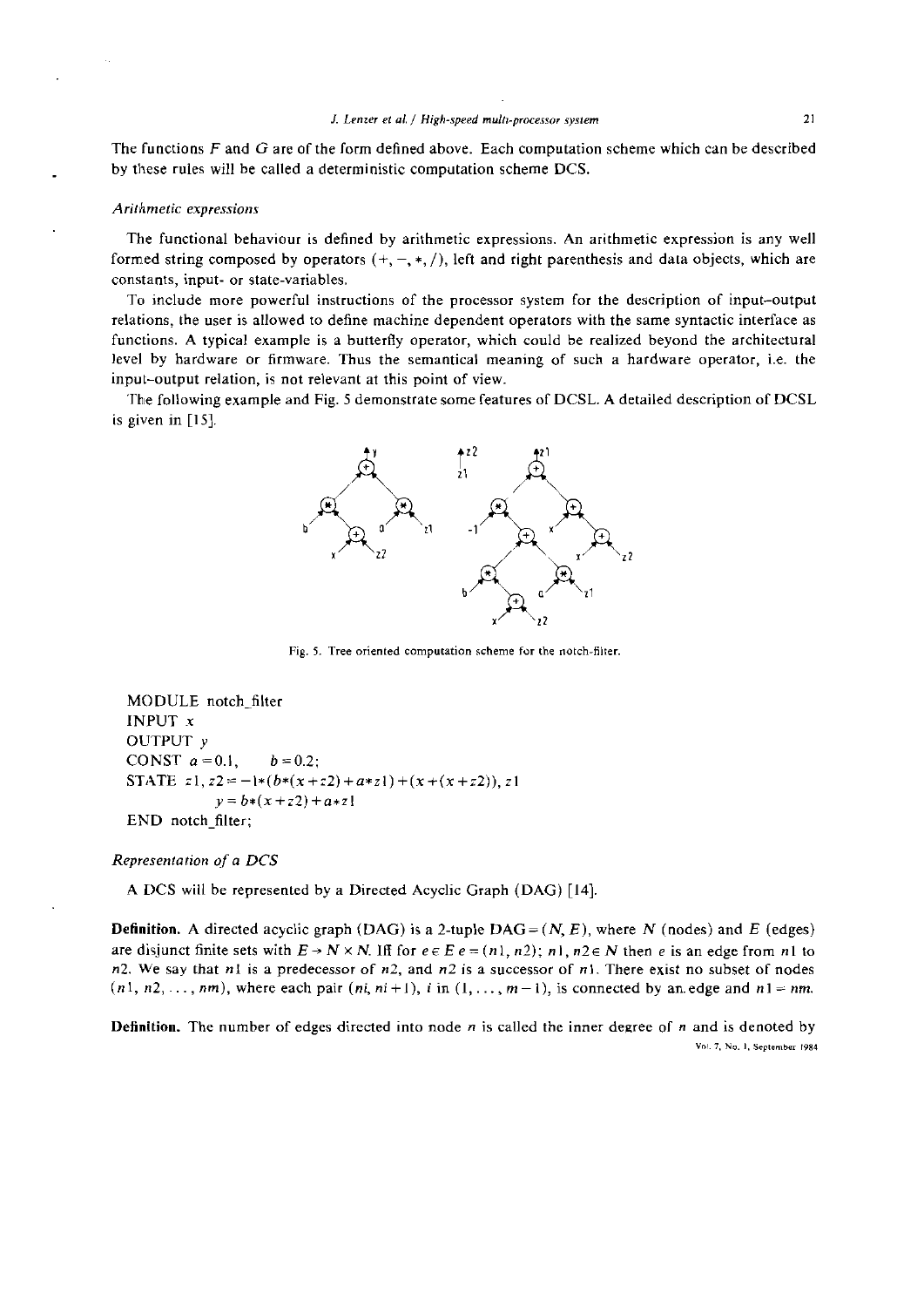$\text{in}(n)$ . The number of edges directed away from node *n* is called the outer degree of *n* and is denoted by out(n). All nodes n with  $in(n) \neq 0$  are called inner nodes, those with  $in(n) = 0$  outer nodes.

Definition. Any DAG is a DCS, where the inner nodes of the graph represent arithmetic operations, whereas the outer nodes mean data objects, i.e. constants, input objects or state variables.

The inner nodes (tasks) of a DAG correspond to processing elements (PE's) of the real executing machine. whereas the edges can he interpreted as data links for passing data objects from the output of one PE to the input of another one.

The representation of DCSL-expressions are trees.

**Definition.** A DAG  $T$  is a tree, iff

- 1) exactly one node  $r \in N$  exists with out(r) = 0, called root
- 2) forall  $n \in N \{r\} \Rightarrow \text{out}(n) = 1$

### 3. Parallelization and optimization of algorithms

In this section wc will illustrate the question of how to get the most parallel computation scheme from any algorithmic specification described above.

The assumed executive machine model hereby implies an unrestricted number of PE's available for evaluation, each of those being able to perform any task in maybe different time periods. Data can be passed at any time between input and oulput data links of the PE's via a complete interconnection network. In this section, however, the time required for passing data between the processing elements is ignored. Those more realistic assumptions of the Computer architecture will be added in Section 4, when the problem of scheduling will be introduced.

# Tree height reduction

The height of an expression tree, i.e. the maximum path length from the root to a leaf, determines the number of computation steps which are necessary for evaluation, whereas the width of the tree determines the number of PE's required for fully parallel computation. Any expression tree, however, which is generated during parsing a DCSL-expression is not the only possible representation. For example the expression  $(a + b + c + d)$  is algebraic equivalent to the expression  $((a + b) + (c + d))$ , although the two parse trees (Fig. 6) are different.



Fig. 6. Different parse trees for two algebraic equivalent expressions.

Often algebraic laws-comrnutativity, associativity, distributivity-applicable to certain arithmetic operators, can reduce the height of an expression tree. For computing the height  $H$  of a tree  $T$ , it is first necessary to introducc the cost *C* of a tree node. This means, that evaluating a node **r** by one of the PE's takes  $C(t)$  elementary time units.

**Signal Processing**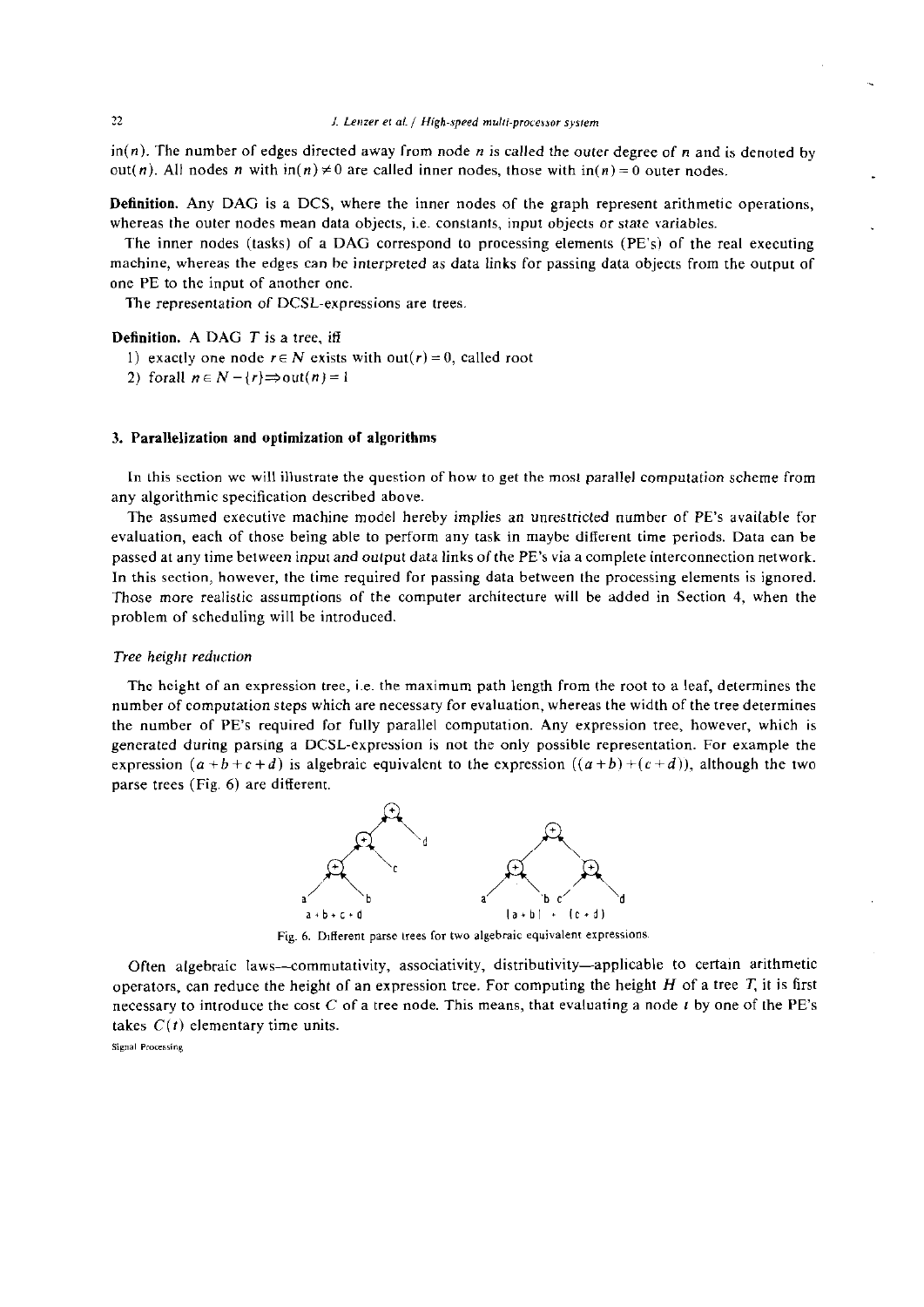#### *J. Lenzer et al. / High-speed multi-processor system*

**Definition.** The height  $H$  of a tree  $T$  with root  $t$  is defined as

$$
H(T) = \begin{cases} 0 & \text{if } \operatorname{in}(t) = 0 \\ \max(H(t(i))) + C(t) & 1 \le i \le \operatorname{in}(t) \end{cases} \qquad t(i) \text{ means the } i \text{-th subtree of } t
$$

**Definition.** Given a set L of transformation rules, we say that two expression trees  $T_1$  and  $T_2$  are equivalent under L, if there exists a sequence of transformations derived from L, which will transform  $T_1$  into  $T_2$ .

We will not discuss the problem, that those transformations are not equivalent with regard to numerical stability, which may lead to rounding errors [4]. Thus, applying the rules to a given expression tree  $T_1$ an equivalent tree  $T_2$  with minimal height can be found.

Each transformation rule consists of one source tree template and one or more target templates in the sense of [12]. So the tree transformation can be explained as a process of laying all the source templates over the actual point of the program tree and selecting the 'best fitting' one.

However, out of the set of possible target templates only this template with lowest height will be selected. This is a necessary condition to avoid transformation cycles. The realization of the recognition and transformation process of tree templates is described in [12].

### Tree width reduction

When performing a transformation, the height of the tree decreases, whereas the width increases. Consequently more PE's have to be available in order to execute this expression in parallel. If the PE's are functionally identical, i.e. if each PE is able to evaluate each tree node, the total number is equivalent to ihe width **W** The determination of the upper bound of necessary PE's for parallel evaluation is quite sinnilar to the register allocation problem within code generation for high level languages.

The form of optimization, which reduces the width of a tree and as a consequence the number of processors necessary for the evaluation of a given set of arithmetic expressions, is the recognition and elimination of common subexpressions. Two subexpressions  $S$  and  $T$  are common, if the corresponding expression trees fulfil the following condition:

```
FUNCTION common (S, T): tree) RETURNS boolean;
l3EGIN 
 IF root (S) = root (T) THEN
 IF S and T are leafs THEN RETURN true
 ELSE IF root (S) in '+', '*'
 /* commutative operators */THEN RETURN common (S(1), T(1)) AND common (S(2), T(2))OR common (S(2), T(1)) AND common (S(1), T(2))/* non-commutative operators */ 
    ELSE RETURN common (S(1), T(1)) AND common (S(2), T(2))ELSE RETURN false 
END common:
```
If two members of a given set of trees or subtrees are common, they need to be evaluated only once. By application oi these optimizations a tree is transformed into a DAG. In Fig. 7 the completely optimized graph for the notch filter is illustrated.

**Val.** *I.* **Na.** I. **Sep!rmbcr I984**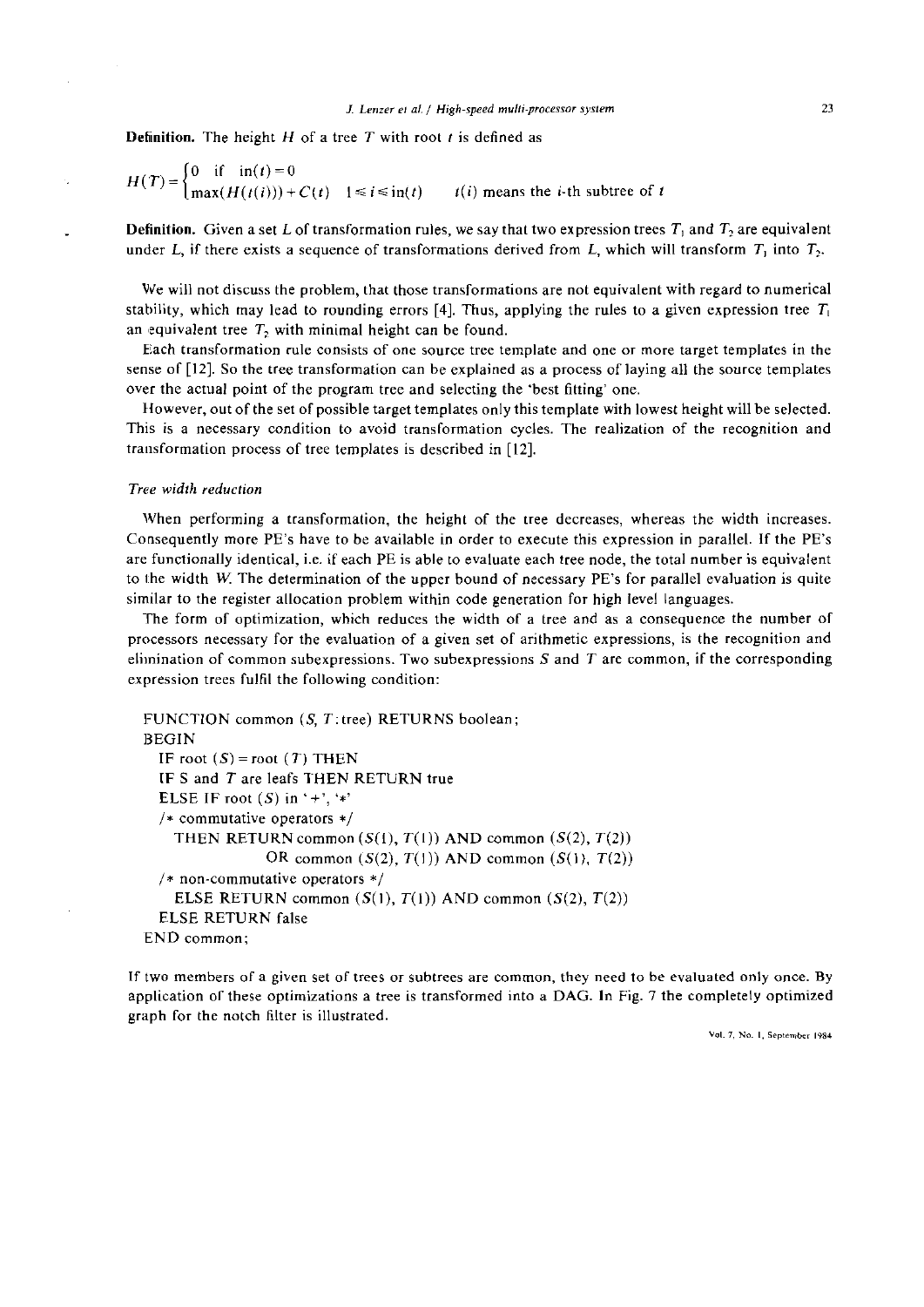

Fig. 7. Optimized computation scheme for the notch-filter.

#### 4. Scheduling and code generation

Introduction to the scheduling problem

One rather general definition of schcduling is

- the allocation of processors and resources over time to perform a collection of tasks.

An individual task is characterized by its processor type, its resource requirements and its duration. In addition a collection of tasks may be described by the algorithmic constraints (precedence restrictions) that exist among its elements. One possible representation is the taskgraph, which is equivalent to a DAG of Section 2. At this point of view, however, the relation  $E \rightarrow N \times N$  is named precedence relation (PR) or predecessor relation and defines for each task  $i(i)$  ( $1 \le i \le n$ ) the earliest execution data.

The solution to a scheduling problem is any feasible resolution of three types of constraints:

- sequencing order of the tasks
- allocation of processors and
- allocation of resources.

Under these assumptions we can define a scheduling system S as a triple  $S = (DAG, P, R)$ , where DAG is a directed acyclic graph in the sense of Section 2, with the possibility of nonuniform duration times  $td(i)$  ( $1 \le i \le n$ ) for the tasks  $t(i)(1 \le i \le n)$ . P is a set of not necessarily homogeneous processor types  $p(i)$  ( $1 \le i \le m$ ). R is a set of resources  $r(i)$ ( $1 \le i \le s$ ). The term resource is specified as the amount of data links between the PE's and the state variables.

The system **S** will generate a schedule s, which will be depicted using one of the most widely accepted graphical representation models: the Gantt-chart. In our case the chart shows the processor-task allocation over time, with the specified PE's along the vertical axis and the task dispatching together with the time scale along the horizontal axis.

 $\mathcal{L}$ 

### Restrictions in real-time signal-processing

Algorithms for scheduling tasks for a multi-processor system are well known **[5].** However, optimal solutions exist only for a small subset of problems. Fortunately in the field of digital signal processing it  $Signal$  **Processing**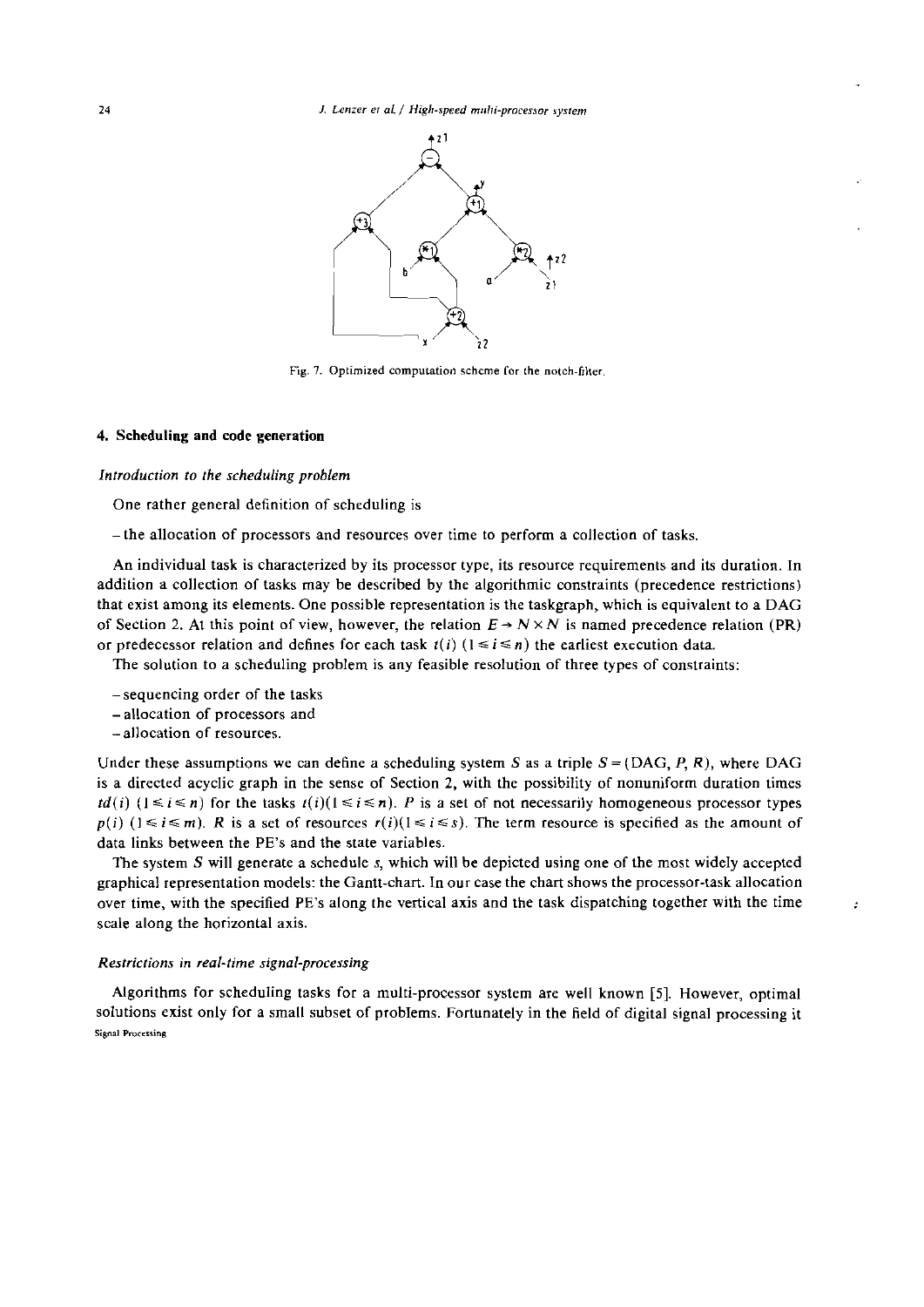is possible to make some assumptions, e.g. nonpreemptive tasks which simplify the complexity of these problems [9].

There exists two different approaches to find a schedule for a given problem

-the heuristic solution and

- the optimal solution.

One advantage of the heuristic solution is the fact of polynomial time-complexity, for the optimal solution suffers from exponential time-complexity. The optimal strategy allows only some special problem specifications to be solved whereas the heuristic approach guarantees always a solution. The terms 'optimal' and 'heuristic' imply the disadvantage of the heuristic approach: the completion time of the generated schedule.

Although the field of optimal solutions is quite interesting the heuristic approach is most widely used for its polynomial behaviour.

The generation of a schedule hased on heuristic algorithms consists of two phases [9]:

I) The determination of parallel working task sets PTS(i)  $(1 \le i \le n)$  according to the precedence relationship PR: All tasks of a  $PTS(i)$  can be executed in parallel. Between the different PTS's there exist dependencies in a way that all tasks, which are element of  $PTS(i)$  have to be finished before starting a task, which is element of  $PTS(j)$  with  $i < j$ . Out of the PTS's the number of necessary processors per processor type can easily be determined as the maximum number of tasks of a certain type over all PTS's.

2) The computation of a priority number for every task  $t(i)$  ( $1 \le i \le n$ ) according to the applied heuristic algorithm: Tbe computation of the priority number for the tasks differs from one heuristic algorithm to thc other. They are determined either by

-the task duration,

- the processor-type constraints,

- the resource constraints or
- the precedence structure.

This often leads to quite different schedule completion times, though the applied algorithm have to be chosen carefully, depending on the input structure (e.g. tree, anti-tree, etc.) [9].

A task sequence then is generated by attaching the task with the highest priority out of the set of the selected PTS to the next free processor. A random selection will be done if more than one possible task is having the highest priority number.

To complete the example from Fig. 7 the result of the scheduling system for the notch filter is represented in Fig. 8. The td's for the different operations are:  $td(*) = 3$ ,  $td(+) = 1$ ,  $td(-) = 1$ .

| PE1 (Alut       |  |                |         |       |
|-----------------|--|----------------|---------|-------|
| PE2 (Mult 1)    |  |                |         |       |
| PE3 (Mult 2)    |  | $\mathbf{y}_2$ |         |       |
| State Reg. File |  | Read           |         | Wr te |
| 1/0 Module      |  | ∄Read¦         | awritel |       |
|                 |  |                |         |       |

Fig. 8. Gantt-chart for the notch-filter.

Vol. 7, No. 1, September 1984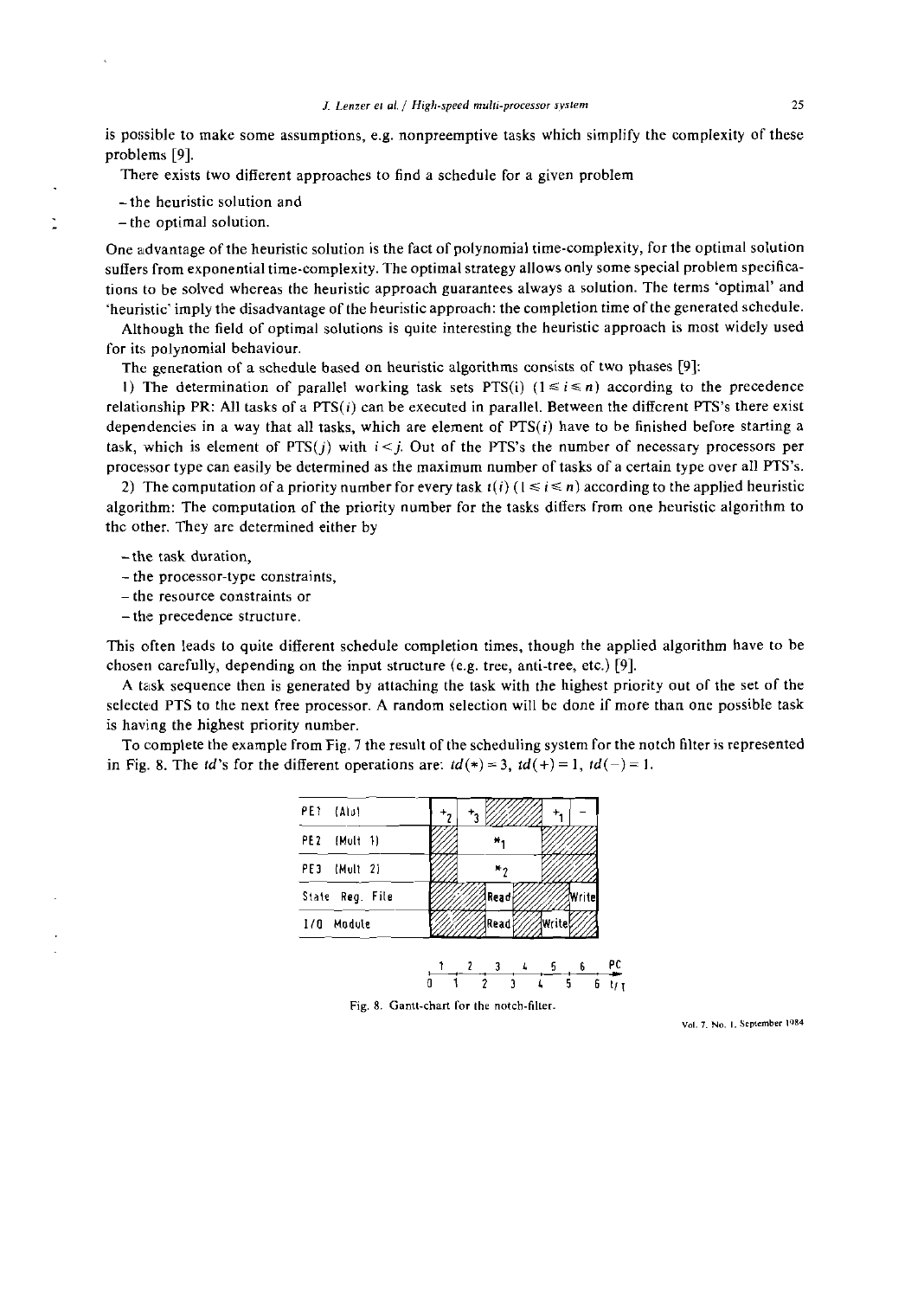# Struciure of the design and programming system

The various phases of the transformation process and consequently the organization of the transformation system is shown in Fig. 9. Starting at the point of DCSL-program definition, afler the conventional lexical, syntactic and semantic analysis a program tree is huilt up, which is transformed into a tree with minimal height, using tree transformation rules. The so transformed tree is optimized by recognition and elimination of common subexpressions, leading to a DAG. The DAG is converted into precedence reiations, which are the input for the scheduling system.



Fig. 9. Structure of the programming and transformation system.

# Code generaiion

The generated Gantt-charts as well as the DAG are used as input for the final code generation phase, in which the programs for each PE and the informations for the interconnection network are generated.

Each PE consists of two register files, one for both input operands. an arithmetic unit to perform the operations and a local control store containing the instructions. Each instmction for a PE looks like

 $\langle PE\_op\_code \rangle$  (source 1) (source 2) (reg 1) (reg 2),

where (PE-op-code) determines the arithmetic operation including the states 'busy' and 'idle'. (source 1) and (source 2) represent the input operands for the operation, which can be either the contents of a register ( $R(address)$ ) or a constant operand ( $C(\text{value})$ ) located in the control store. **Signal Processing** 

 $\overline{a}$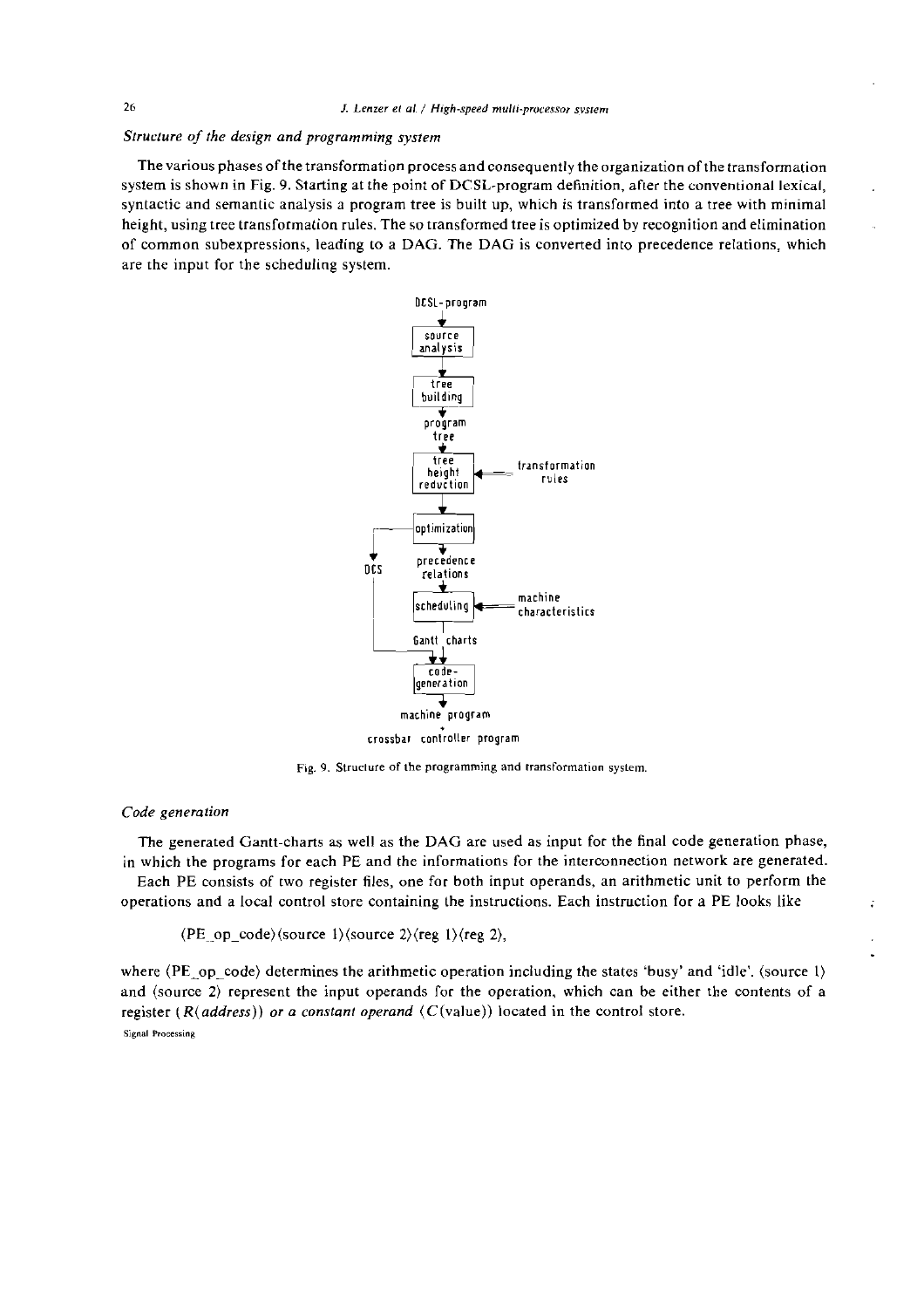The interconnection network realizes the data links between the outputs of the PE's, their inputs, I/O-processor, and a common register file, containing the state variables. The network is controlled by a Iocal controller and a local control store, which contains the connection data for each time period in the following form:

#### $(input \rightarrow output) \dots (input \rightarrow output)$

Each input and output link is described by an integer number. In Fig. 10 the machine programs for the notch-filter are shown, corresponding to the Gantt-chart of Fig. 8.

#### **5. 1The multi-processor-architecture**

### **Classijcation of archiiectures**

 $\mathbf{I}$ 

In this chapter a multiprocessor architecture for use in digital filtering is introduced (Fig. 11). The PE's are not identical, because they usually perform different operations as addition, suhtraction, multiplication and I/O-operations. Therefore the multiprocessor system can be classified as inhomogeneously. Different operations generally last different time periods to be executed. For example a multiplication takes more time as an addition, if we use today's conventional hardward components like a Shottky-TTL adder (50--80 ns) and a 16-bit hardware multiplier (150-200ns).

### **Processing elernenls** *(PE)*

The system includes **n** PE's of different types, which execute the elementary operations as multiplication, addition and suhtraction. Each processor contains one output and two input data links, which are completely connected by a crossbar switch matrix.

Input data are buffered in random accessible register files for the case that intermediate results can not be processed immediately. So to each PE a local control store is attached, containing the program instructions (operation, input operands) as well as the addresses of registers in which data has to be stored for further requirements. Data input and output is handled by an  $I/O$ -processor.

#### **Synchronous communicarion**

The elementary operations executed by each processor take an integer multiple of the basic time cycle. Therefore data exchanging between the processors has to be performed in fixed time intervals. So the interconnection network can operate synchronously.

#### **Ceniralized controlling**

Alter each operation cycle the computed intermediate results as outputs of the processors  $(k)$  have to be passed to the inputs **(m)** of the processors. So the communication links of the interconnection network have to be rearranged for each connecting phase. This rearrangement must be performed by a centralized network controller.

#### **Netrvork** *topologj*

Each processor output  $(k)$  must have the chance of linking to each of the processor  $(m)$  inputs the network must be able to handle all possible connections k **X m.** The generalized connection network which

**Val.** *I.* **No.** I. **Scplrmhcr ,984**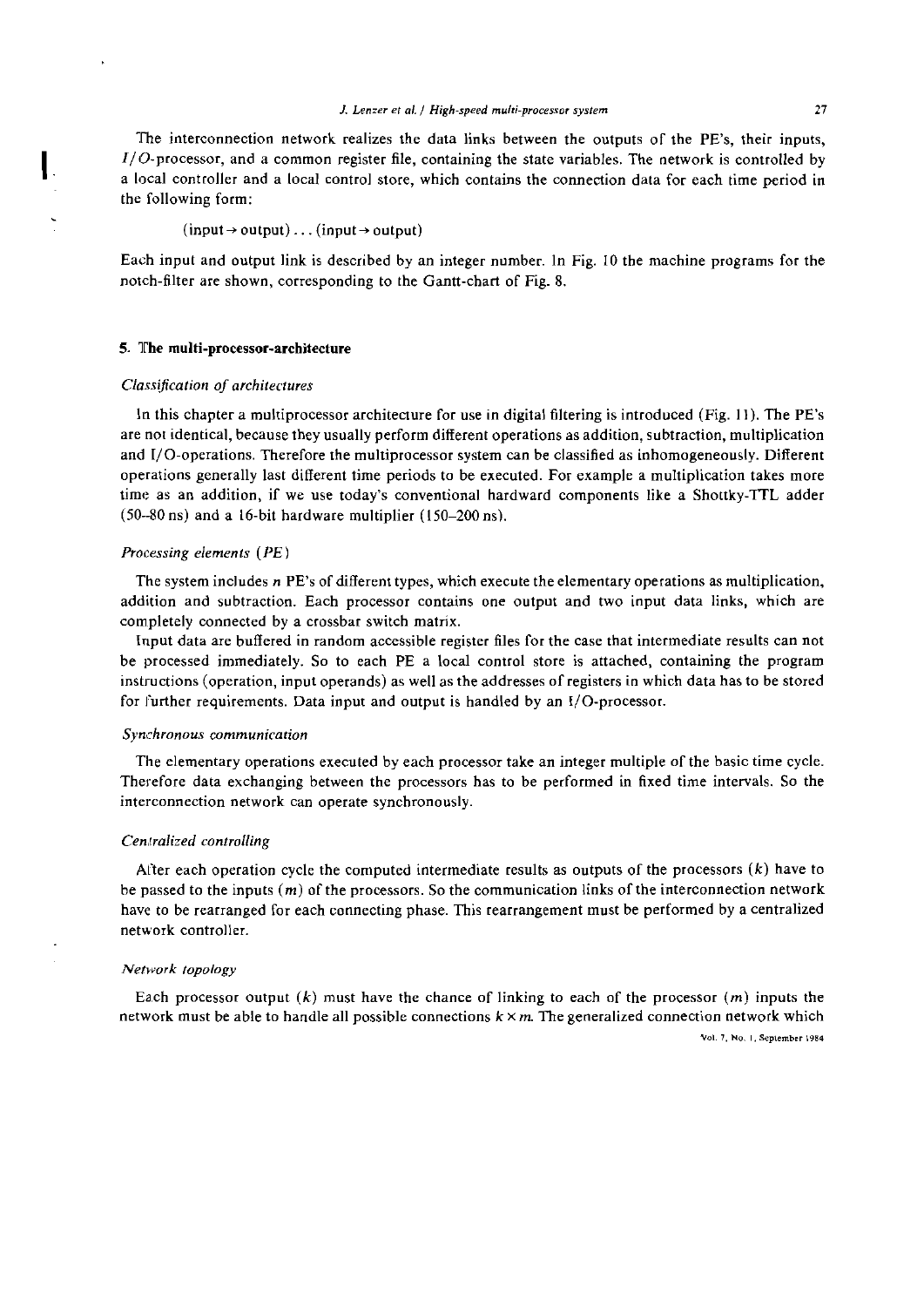| CROSSBAR |  |
|----------|--|
|----------|--|

| .                                                                  |  |  |  |  |
|--------------------------------------------------------------------|--|--|--|--|
| PC   Transmission                                                  |  |  |  |  |
| $1\sqrt{(1-2)}$ $(1-3)$                                            |  |  |  |  |
| $2  1 - 1 $                                                        |  |  |  |  |
|                                                                    |  |  |  |  |
| 3<br>(1 --2) $[5 -1]$<br>(2 --1) $[3 -2]$<br>5<br>(1 --5) $[1 -7]$ |  |  |  |  |
|                                                                    |  |  |  |  |
|                                                                    |  |  |  |  |

|  | PE <sub>1</sub> (ALU): input-link 1,2 |  |
|--|---------------------------------------|--|
|  | output - link 1                       |  |

|    | PC   PU - OP - code | OP 1 | 0P.2           | R.B.1 | R.B.2 |
|----|---------------------|------|----------------|-------|-------|
|    | +2                  | R 1  | R 1            |       | R2    |
| 1  | +3                  | R1   | R <sub>2</sub> |       |       |
| 3  | NOP                 |      |                | R١    | R1    |
|    | NOP                 |      |                | R3    | R3    |
| s. |                     | R3   | RЗ             |       | R.    |
| 6  |                     | R2   | RL             |       |       |

| $PE2$ [MULTIPLIER 1): input - link 3,4 | PE <sub>3</sub> (MULTIPLIER 2): input - link 5,6 |
|----------------------------------------|--------------------------------------------------|
| output -link 2                         | -autput - link 3                                 |
| conctant value h                       | constant value: c                                |

|   | PC PU-OP-code | OP 1 | OP 2 | R.B. |
|---|---------------|------|------|------|
|   | NOP           |      |      | R 1  |
| 7 | ×۱            | R١   | R(b) |      |
| Э | BUSY          |      |      |      |
|   | <b>BUSY</b>   |      |      |      |
| 5 | NOP           |      |      |      |
| 6 | NOP           |      |      |      |

| input - link 3,4  | $PE_{3}$ (MULTIPLIER 2): input - link 5,6 |
|-------------------|-------------------------------------------|
| output – link 2   | output - link 3                           |
| constant value: b | constant value a                          |

|   | PC   PU - OP - code | OP 1 | OP 2  | R B. |
|---|---------------------|------|-------|------|
|   | NOP                 |      |       |      |
| 7 | * ?                 | R 1  | R (a) |      |
| 3 | <b>BUSY</b>         |      |       |      |
|   | <b>BUSY</b>         |      |       |      |
| 5 | NDP                 |      |       |      |
|   | NOP                 |      |       | R1   |

**110 MODULE** : **input -link** <sup>B</sup>

**outpui** - **link 5** 

|  |  | STATE REGISTER FILE : input-link 7 |  |
|--|--|------------------------------------|--|
|  |  | output-link &                      |  |

|       | PC                     | PU-OP-code |
|-------|------------------------|------------|
|       |                        |            |
|       | 2                      |            |
|       | 3                      | Read       |
|       | 4                      |            |
|       |                        | Write      |
| Write |                        |            |
|       | PU - DP - code<br>Read | 5<br>6     |

Fig. **10. Machine prograrns for the nolch-filier.** 

Signal Processing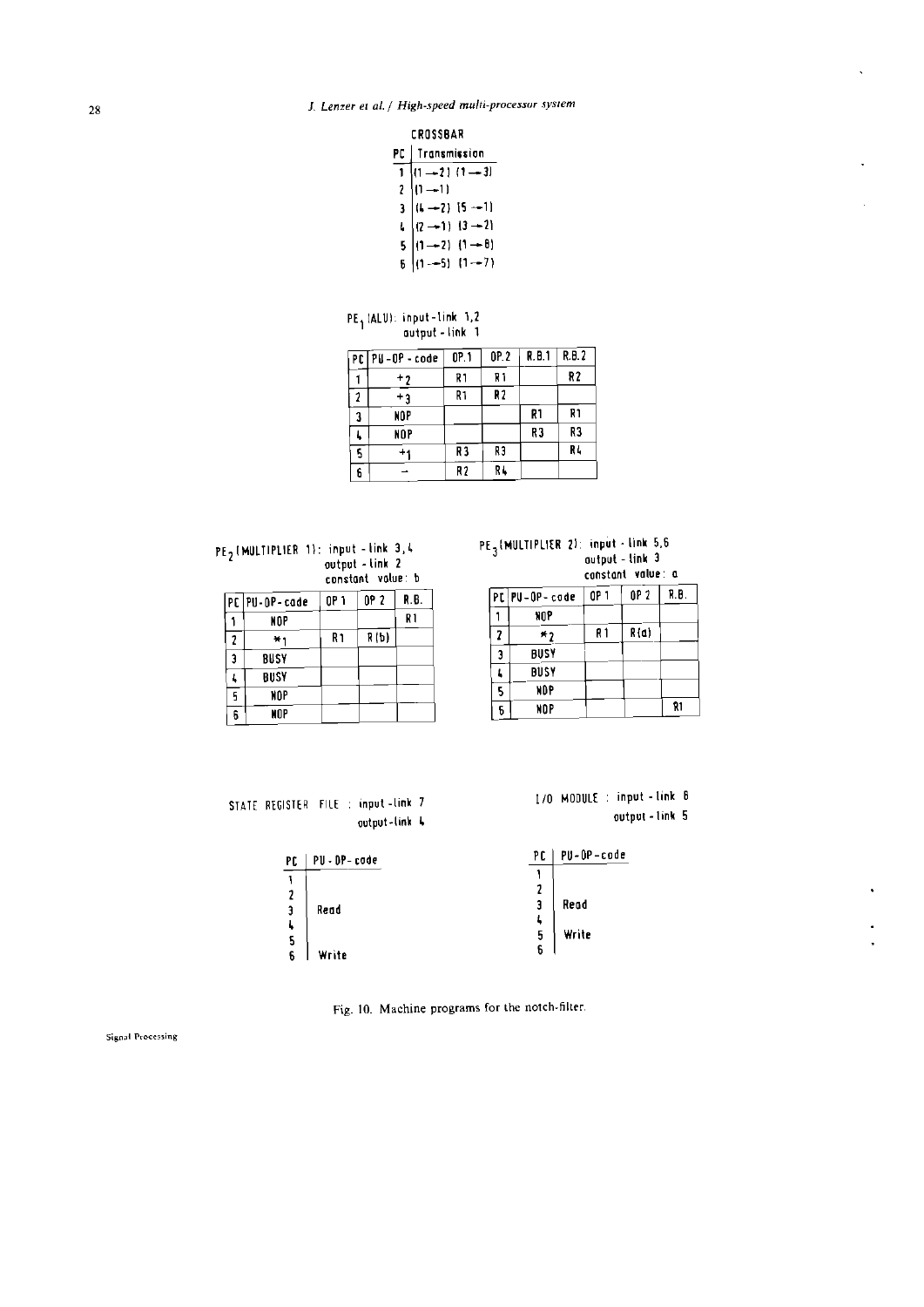

Fig. 11. Machine architecture.

is capable to do so is a crossbar. This is the fastest architectural concept, because all communication links can be generated simultaneously. It has to be outlined that it is also the most expensive concept due to necessary hardware [1, 7, 10, 11].

### 6. Results

So far different examples of real-time processing have been investigated, the results are tabulated below. The speed-up factor demonstrates the advantage of parallel processing.

- Explanation to Table 1:
- 1: Amount of leaves  $(in(t) = 0)$
- 2: Amount of inner nodes  $(in(t) > 0)$
- 3: Available system components  $(I/O$  processors + state memories/data processors)

| ante |  |
|------|--|
|      |  |

Examples

|                                       |    | $\overline{2}$ | 3     | 4     | 5  | 6  | 7   |
|---------------------------------------|----|----------------|-------|-------|----|----|-----|
| $2 \times 2$ Matrix Multipl.          | 16 | 12             | 10/10 | 8/8   | S  | 36 | 7.2 |
| $5 \times 5$ Inner Product            | 10 | 9              | 10/10 | 5/10  | 8  | 29 | 3.6 |
| $3 \times 3$ Outer product            | 12 | 9              | 10/10 | 6/6   | 5  | 27 | 5.4 |
| $3 \times 3$ Tridiag. Matrix Multipl. | 54 | 45             | 10/10 | 10/10 | 7  | 60 | 8.6 |
| FFT Radıx 2-4.                        | 40 | 33             | 10/10 | 8/10  | 8  | 53 | 6.6 |
| Butterfly-Op.                         | 6  | 4              | 10/10 | 2/3   | 5  | 8  | 1.6 |
| Notch-filter                          | 14 | 12             | 10/10 | 2/3   | 7  | 15 | 2.1 |
| Dig. Filter 1                         | 28 | 25             | 10/10 | 3/1   | 15 | 24 | 1.6 |
| Dig. Filter 2                         | 22 | 19             | 10/10 | 5/9   | 14 | 49 | 3.5 |
| Dig. Filter 3                         | 28 | 25             | 10/10 | 3/7   | 13 | 31 | 2.4 |
| Notch-filter with bus-time            | 14 | 12             | 10/10 | 2/3   | 10 | 21 | 2.1 |
| $3\times3$ Matrix Addition            | 18 | 9              | 10/10 | 9/10  | 3  | 27 | 9   |

Vol. 7, No. 1, September 1984